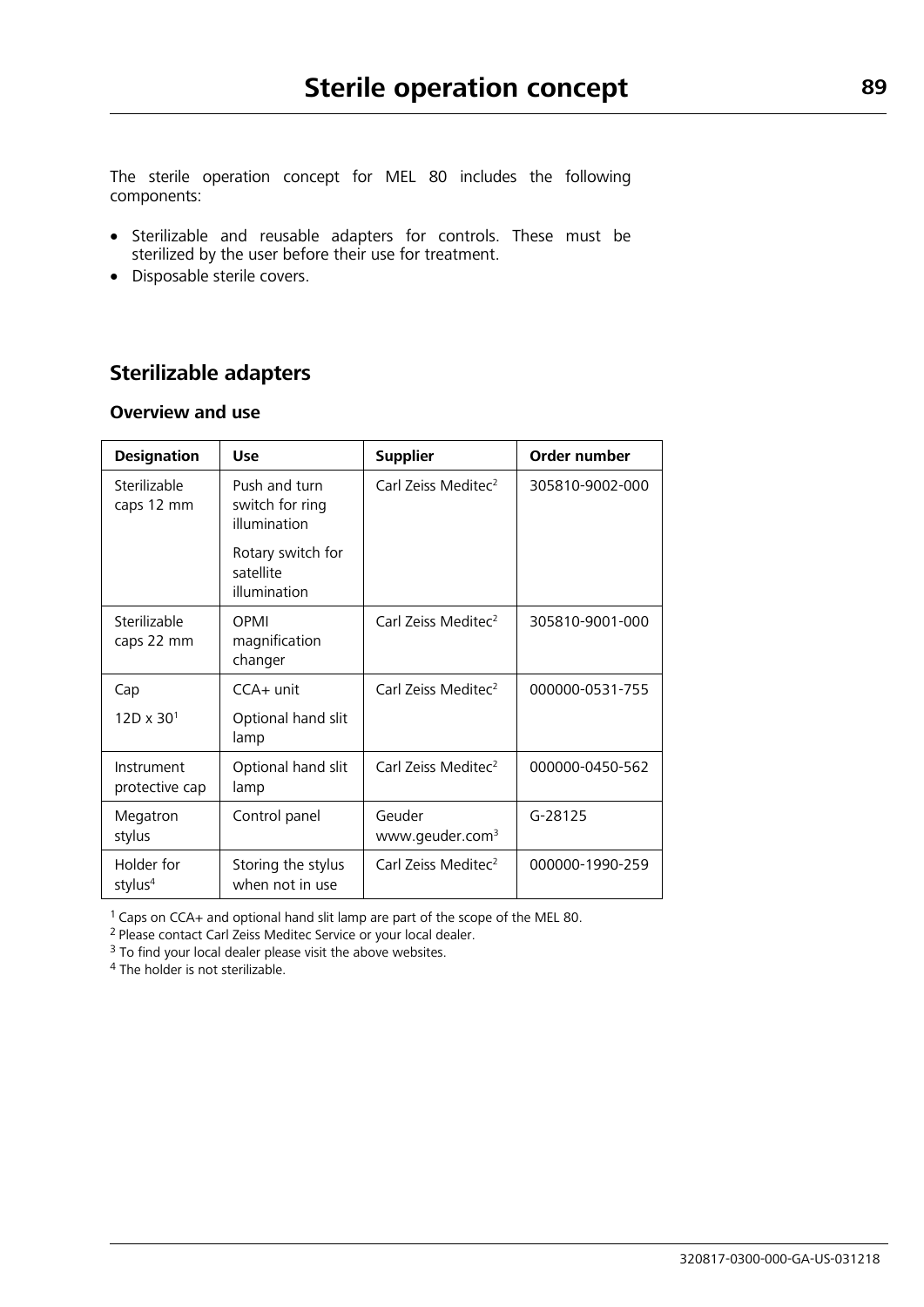#### **General information**

The sterilizable adapters are delivered in unsterile condition.

The sterilizable adapters can be sterilized in an autoclave. Heat sterilization should be performed as follows:

Sterilization time (time of exposure at sterilization temperature): at least 5 minutes at 132 °C/134 °C

Detailed information on sterilization of the sterilizable caps can be found in the "Preparing resterilizable products" user manual of the sterilizable caps used.

When attaching the sterilizable adapter to the MEL 80, the user must be sterile and ensure that unsterile areas are not touched directly.

#### **Sterilizable cap 12 mm**

The adapters for knobs and push and turn switches for use with the sterilizable caps are supplied with the instrument and can be installed by Carl Zeiss Meditec Service if required.



- **1** Sterilizable cap 12 mm for push and turn switch for switching ring illumination on/off and for adjusting the brightness
- **2** Sterilizable cap 12 mm for push and turn switch for segmenting the ring illumination
- **3** 12 mm sterilizable cap for satellite illumination rotary switch

Fig. 47 Sterilizable caps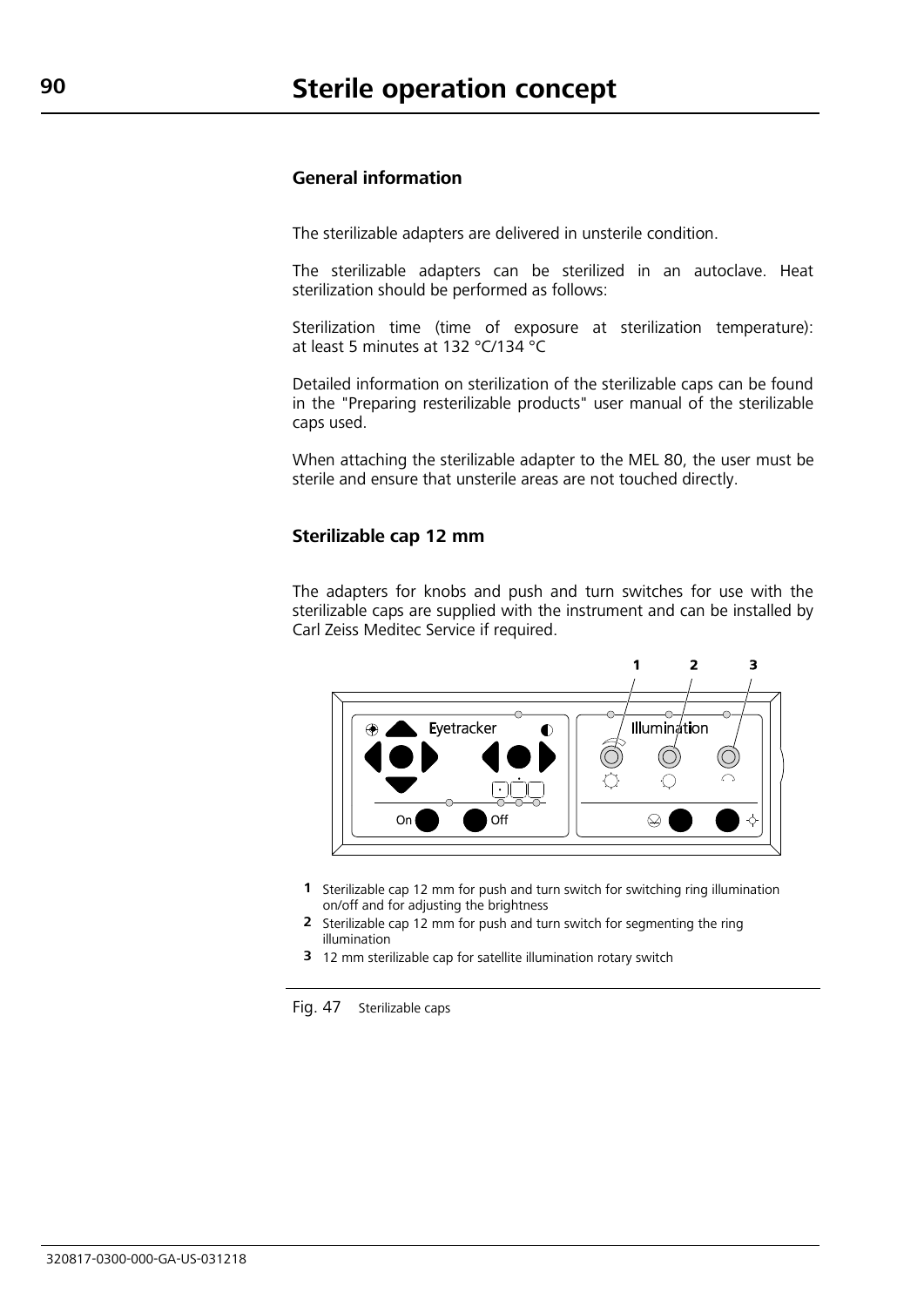### **Sterilizable cap 22 mm**

Two sterilizable 22 mm caps are used for each magnification changer of the surgical microscope.



**1** 22 mm sterilizable cap for magnification changer

Fig. 48 OPMI pico

### **Cap 12D x 30**

12 mm sterilizable caps can also be used instead of the 12D x 30 caps on the CCA+ unit and the optional slit lamp.



**1** Cap for swivel arm grip

Fig. 49 CCA+ unit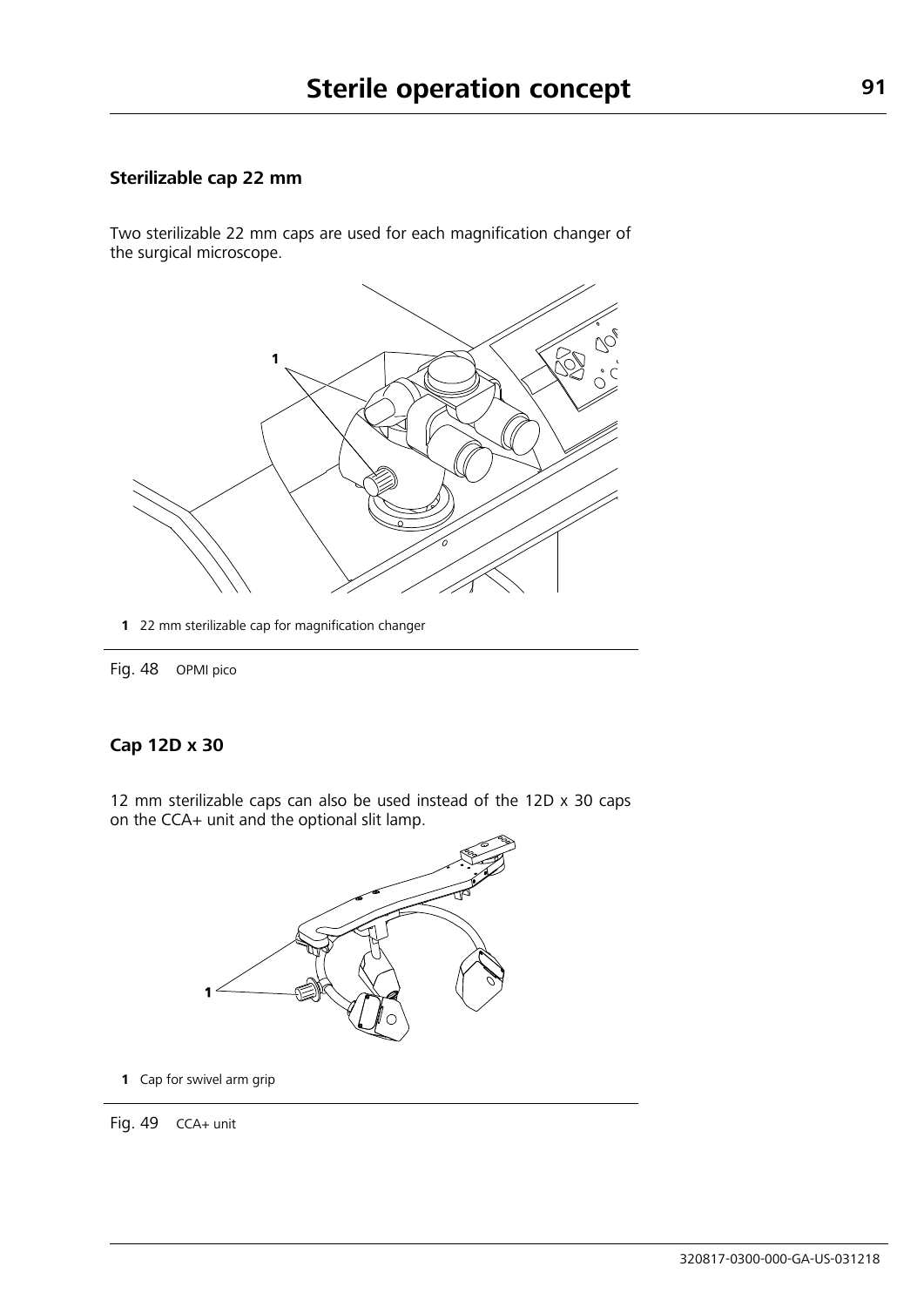

<span id="page-3-0"></span>Fig. 50 Optional slit lamp

#### **Instrument protective cap**

The upper locking handle of the slit lamp is covered by an instrumentprotective cap (see [Fig.](#page-3-0) 50).

## **Stylus**

The stylus consists of a non-slip, non-aseptic silicone end and a plastic handle. These two parts are separated by a "sterility barrier".